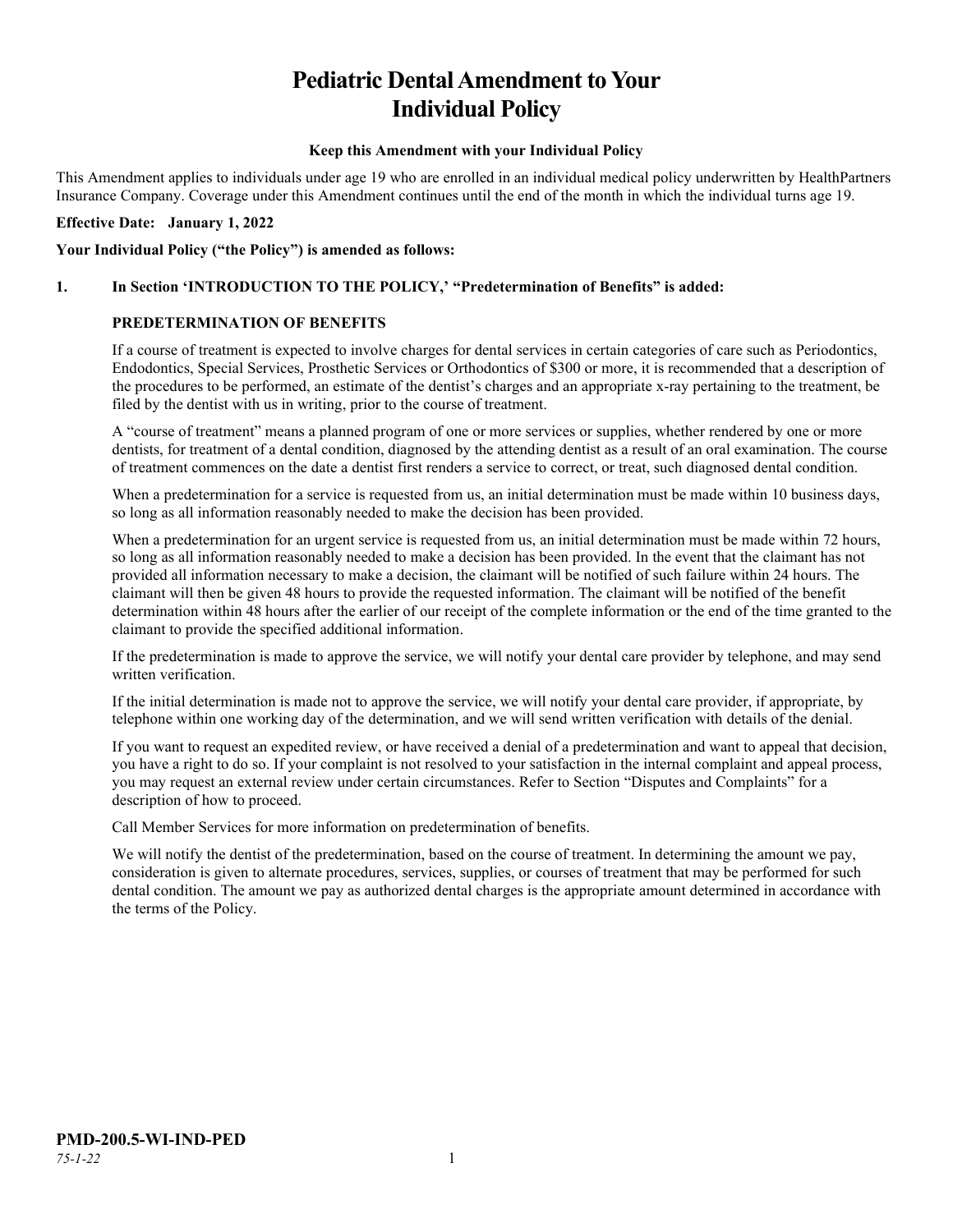If a description of the procedures to be performed, and an estimate of the dentist's charges are not submitted in advance, we reserve the right to make a determination of benefits payable, taking into account alternate procedures, services, supplies or courses of treatment, based on accepted standards of dental practice.

Predetermination for services to be performed is limited to services performed within 90 days from the date such course of treatment was approved by us. Additional services required after 90 days may be submitted in writing, as a new course of treatment, and approved on the same basis as the prior plan.

#### **2. In Section 'DEFINITIONS OF TERMS USED,' the following definitions are added:**

**Clinically Accepted Dental Services.** These are techniques or services, accepted for general use, based on risk/benefit implications (evidence based). Some clinically accepted techniques are approved only for limited use, under specific circumstances.

**Consultations**. These are diagnostic services provided by a dentist or dental specialist other than the practitioner who is providing treatment.

**Cosmetic Care.** These are dental services to improve appearance, without treatment of a related illness or injury.

**Customary Restorative Materials.** These are amalgam (silver fillings), glass ionomer and intraorally cured acrylic resin and resin-based composite materials (white fillings).

**Date of Service.** This is generally the date the dental service is performed. For prosthetic, or other special restorative procedures, the date of service is the date impressions were made for final working models. For endodontic procedures, date of service is the date on which the root canal was first entered for the purpose of canal preparation.

**Dentist.** This is a professionally degreed doctor of dental surgery or dental medicine who lawfully performs a dental service in strict accordance with governmental licensing privileges and limitations.

**Elective Procedures.** These are procedures which are available to patients but which are not dentally necessary.

**Emergency Dental Care.** These are services for an acute dental condition that would lead a prudent layperson to reasonably expect that the absence of immediate care would result in serious impairment to the dentition or would place the person's oral health in serious jeopardy.

**Endodontics.** This is the treatment of diseases of the dental pulp. Endodontics includes root canal therapy, pulp capping procedures, apexification and periapical procedures associated with root canal treatment.

**Medically Necessary Orthodontic Services.** These are comprehensive medically necessary services covered for pediatric dental insureds who have a severe handicapping malocclusion related to a medical condition resulting from congenital, craniofacial or dentofacial malformations involving the teeth and requiring reconstructive surgical correction in addition to orthodontic services.

**Oral Surgery.** This is routine surgery involving teeth or alveolar bone, including extraction and alveolectomy. Oral surgery may include other oral treatment and surgery, if a dentist considers it dentally necessary. Oral surgery does not include orthodontia, orthognathic surgery, and placement of dental implants or surgical care that is necessary because of a medical condition.

**Orthodontics.** This is medically necessary dental care for the correction of severe handicapping malocclusion of teeth using appliances and techniques that alter the position of teeth in the jaws.

**Orthognathic Surgery.** This is oral surgery to alter the position of the jaw bones.

**Periodontics.** This is non-surgical and surgical treatment of diseases of the gingiva (gums) and bone supporting the teeth.

**Prosthetic Services.** These are services to replace missing teeth; including the prescribing, repair, construction, replacement and fitting of fixed bridges and full or partial removable dentures.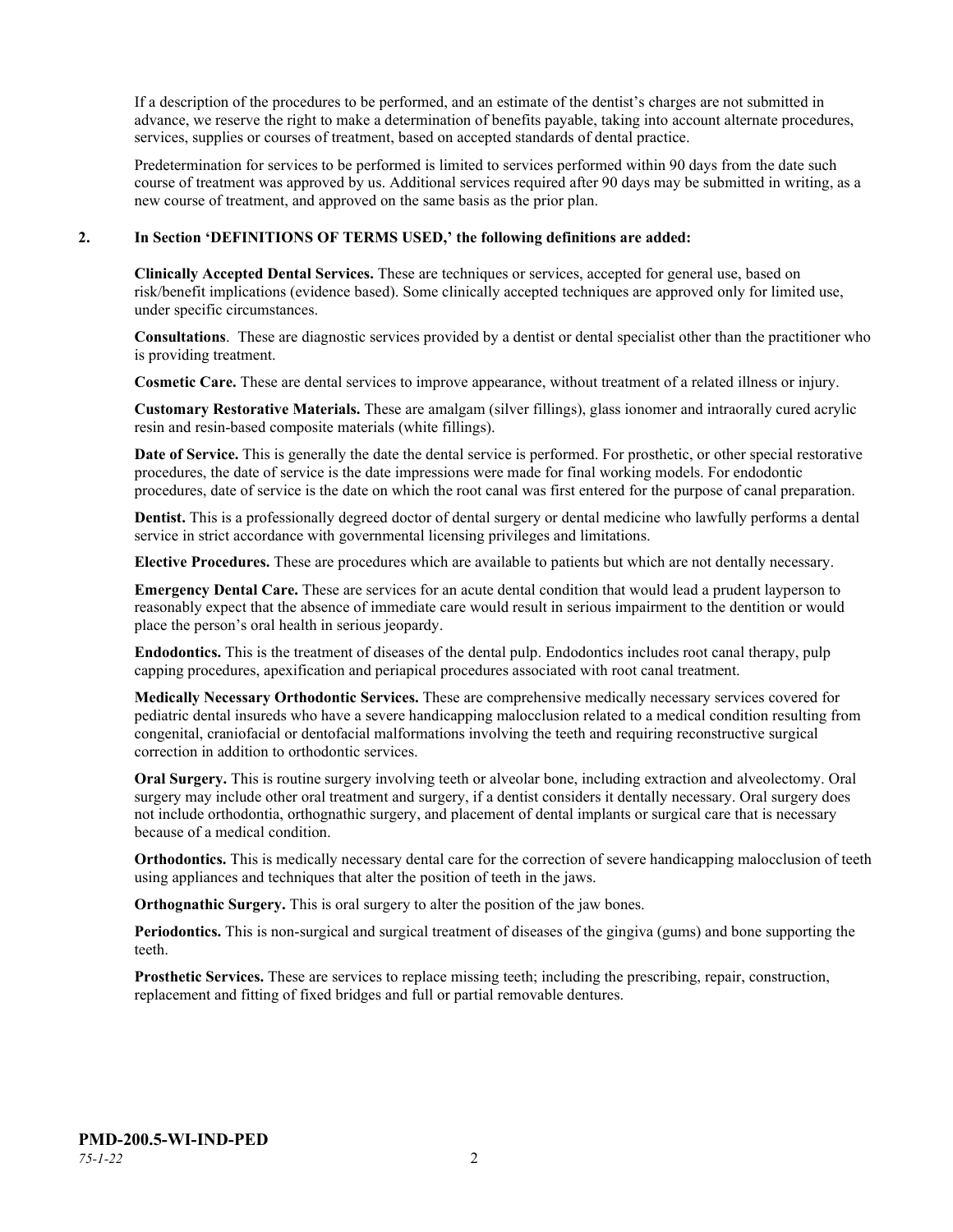# **3. The following are added to Section "SERVICES NOT COVERED," and apply only to Pediatric Dental benefits:**

- Treatment, procedures or services which are not dentally necessary and/or which are primarily educational in nature or for the vocation, comfort, convenience, appearance or recreation of the insured.
- The treatment of conditions which foreseeable result from excluded services.
- For Network Benefits, treatment, procedures or services which are not provided by a network dentist or other authorized provider or are not authorized by us.
- Dental services or supplies primarily intended to alter the shape, appearance and function of the teeth for cosmetic purposes, or for the purpose of improving the appearance of your teeth. This includes tooth whitening, tooth bonding and veneers that cover the teeth, and any services intended to replace existing restorations done historically for cosmetic reasons, even if due to material failure (wear/chipping/fracture) or the presence of decay at the restorative margin. This exclusion does not apply to services for reconstructive surgery. However, to the extent that these reconstructive surgery services are paid as medical services under the Policy, they are not covered as Pediatric Dental services.
- Hospitalization or other facility charges.
- Local anesthesia or use of electronic analgesia billed as a separate procedure is not covered. Inhaled nitrous oxide is not covered. General anesthesia and intravenous sedation are not covered except as indicated in this Amendment.
- Orthodontic services, except as provided in this Amendment.
- Orthognathic surgery (surgery to reposition the jaws).
- Services which are elective, investigative, experimental or not otherwise clinically accepted.
- Procedures, appliances or restorations that are necessary to alter, restore or maintain occlusion, including but not limited to: increasing vertical dimension, replacing or stabilizing tooth structure lost by attrition (including chipping or fractures of tooth structure or restoration), or erosion, abfraction, abrasion, or realigning teeth, except as covered orthodontic services provided in this Amendment. Mandibular orthopedic appliances and bite planes are also not covered.
- Procedures, appliances (other than occlusal guards, as indicated in this Amendment) or restorations for the prevention of bruxism (grinding of teeth) or clenching.
- Services for the following items:
	- o replacement of any missing, lost or stolen dental or implant-supported prosthesis.
	- replacement or repair of orthodontic appliances.
	- replacement of orthodontic appliances due to non-compliance.
- Services related to a prosthetic or special restorative appliance which was installed or delivered more than 60 days after termination of coverage.
- Diagnostic testing that is performed and billed as a separate procedure such as collection of microorganisms for culture, viral cultures, genetic testing for susceptibility or oral disease and caries susceptibility tests. This includes all oral pathology and laboratory testing charges.
- For non-network coverage, dental services related to the replacement of any teeth missing prior to the insured's effective date under this Amendment.
- Dental services, supplies and devices not expressly covered as a benefit under this Amendment.
- Prescription drugs and medications prescribed by a dentist. This includes gingival irrigation.
- Services provided to the insured which the insured is not required to pay.
- The portion of a billed charge for an otherwise covered service by a non-network provider, which is in excess of our maximum amount allowed. We also do not cover charges or a portion of a charge which is either a duplicate charge for a service or charges for a duplicate service.
- Services for injury or illness either (a) arising out of an injury in the course of employment and subject to workers' compensation or similar law; or (b) for which benefits are payable without regard to fault, under coverage statutorily required to be contained in any motor vehicle or other liability insurance policy or equivalent self-insurance; or (c) for which benefits are payable under another policy of accident and health insurance, Medicare or any other governmental program.
- Except where expressly addressed in this Amendment, when multiple, acceptable treatment options exist related to a specific dental problem, we will provide benefits based upon the least costly alternative treatment. This includes inlay restorations paid as corresponding amalgam restorations.
- Services covered under the patient's medical plan, except to the extent not covered under the patient's medical plan.

# **PMD-200.5-WI-IND-PED**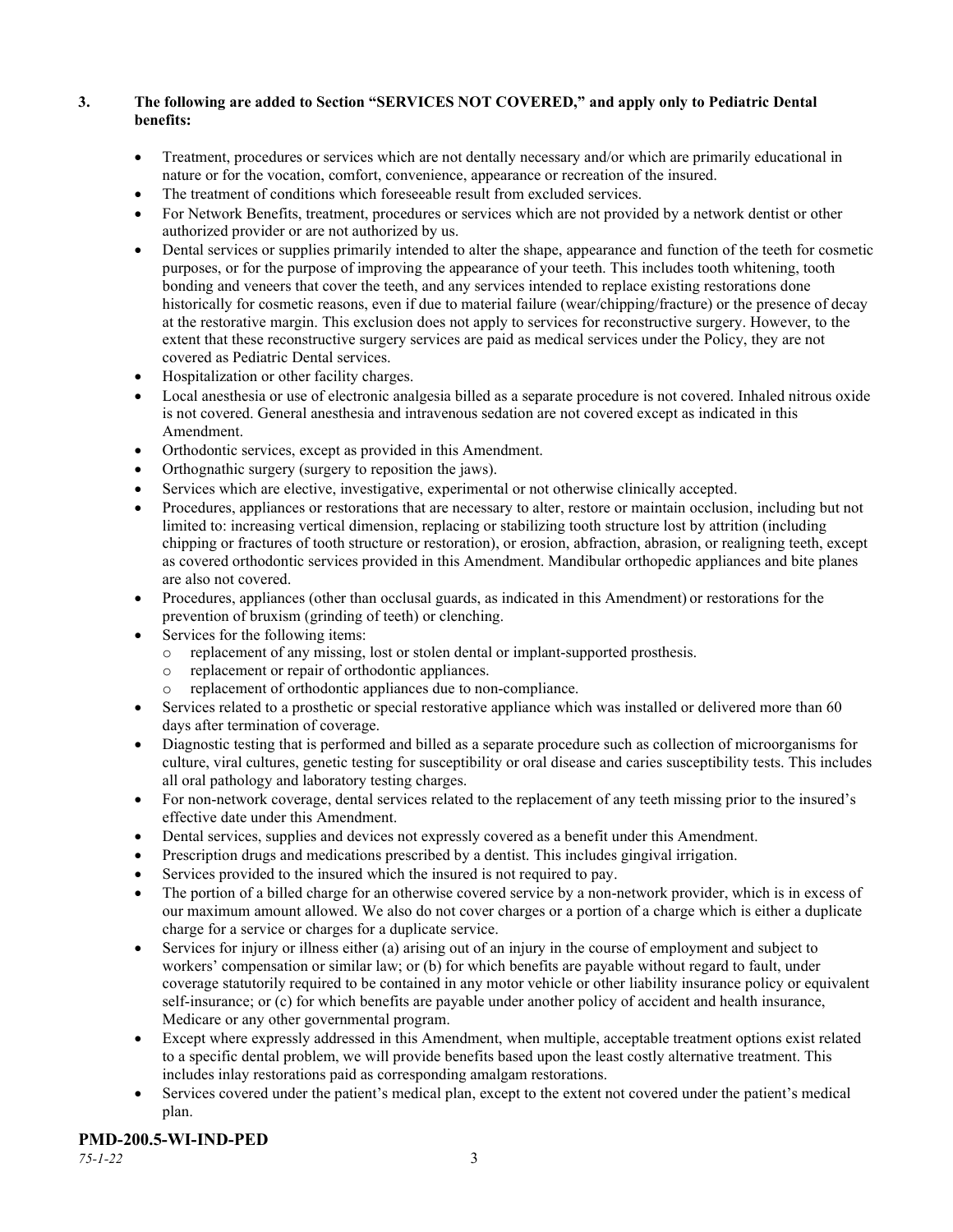- Additional charges for office visits that occur after regularly scheduled hours, missed appointments or appointments cancelled on short notice.
- Onlays, veneers or partial crowns fabricated from extraorally cured composite resin or porcelain.
- Periodontal splinting.
- Athletic mouthguards.
- Charges for infection control, sterilization and waste disposal.
- Charges for sales tax.
- Treatment, procedures, or services or drugs which are provided when you are not covered under this Amendment.
- Cone beam CT capture and interpretation.
- Harvest of bone for use in autogenous grafting procedure.
- Charges for maxillofacial prosthetics.
- Charges for case presentations for treatment planning or behavioral management.
- Charges for enamel microabrasion, odontoplasty and pulpal regeneration.
- Charges for surgical procedures for isolation of a tooth with a rubber dam.
- Non-intravenous conscious sedation and drugs to treat anxiety or pain.
- Charges for endodontic endosseous implants.
- Charges for intentional reimplantation (including necessary splinting).
- Charges for canal preparation and fitting of preformed dowel or post.
- Charges for temporary crowns for fractured teeth.
- Charges for interim or custom abutments for implants.
- Charges for rebonding, recementing and repair of fixed retainers.
- Charges for surgical placement of a temporary anchorage device.
- Charges for autogenous or nonautogenous osseous, osteoperiosteal or cartilage graft of the mandible or maxilla.
- Charges for anatomical crown exposure.
- Interim prostheses.
- Connector bars, stress breakers and precision attachments.
- Provisional pontics, crowns and retainer crowns.
- Copings.
- Oral hygiene instruction.
- Removal of fixed space maintainers.
- Hospital, home and extended care facility visits by dental providers.
- Gold foil restorations.
- Treatment for correction of malocclusion of teeth and associated dental and facial disharmonies, and posttreatment retainers, when treatment is not medically necessary.
- Maxillofacial MRI, maxillofacial ultrasound and sialoendoscopy capture and interpretation.
- Post processing of image or image sets.
- Caries risk assessment and documentation.
- Charges for unspecified procedures.
- Charges for the placement of a restorative foundation for an indirect restoration.
- Charges for periradicular services and bone grafts or other material used in conjunction with periradicular surgery.
- Non-dental administrative fees and charges including, but not limited to dental record preparation, and interest charges.
- Services related to the diagnosis and treatment of Temporomandibular Joint Dysfunction (TMD).
- Services associated with non-covered services.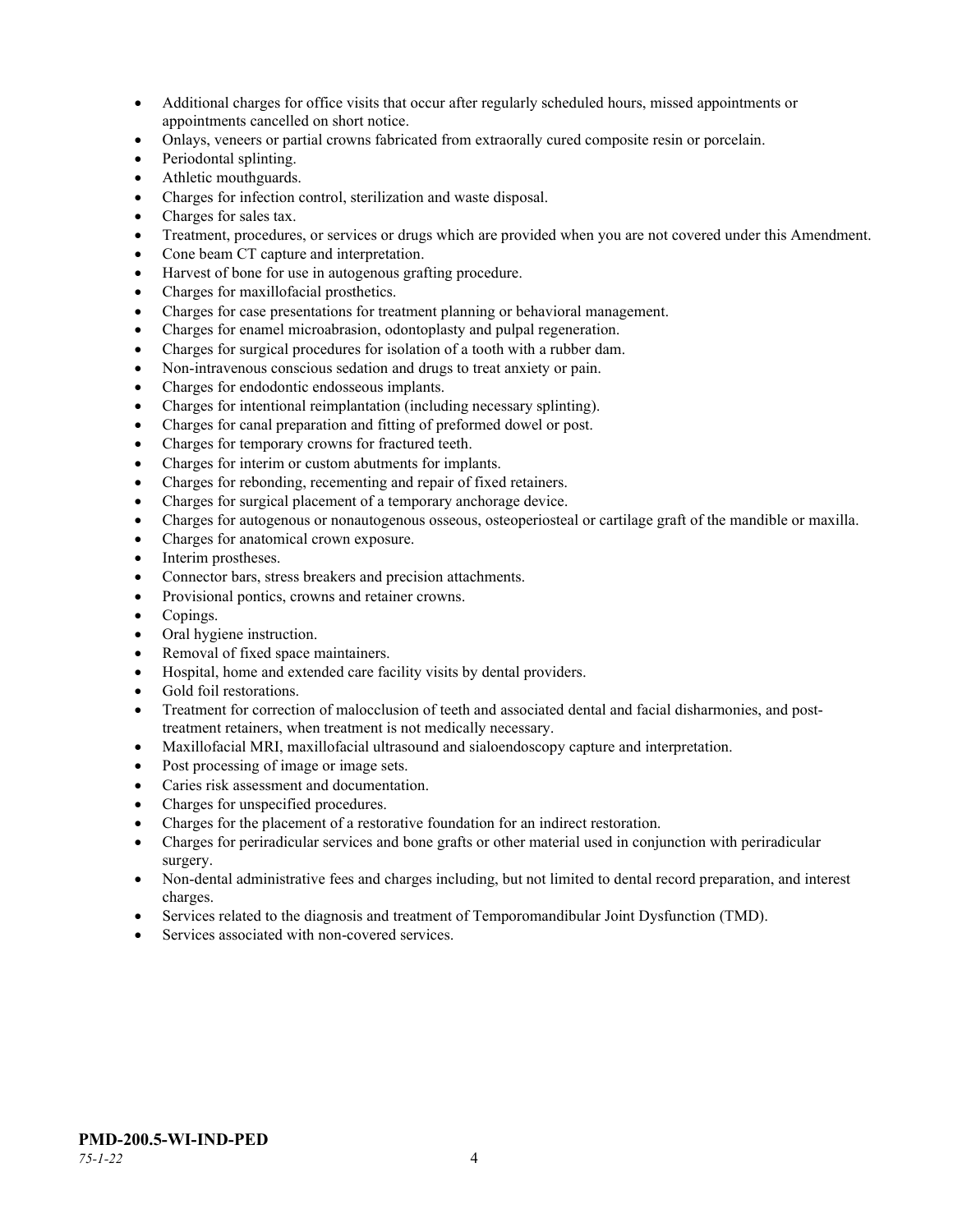#### **4. The Benefits Chart is expanded to include the following:**

# **Pediatric Dental Benefits Chart**

**The Policy covers Preventive and Diagnostic Services, Basic, Special, Prosthetic and medically necessary Orthodontia Services only, for insureds under age 19.**

**HealthPartners Insurance Company agrees to cover the dental services described below. This Benefits Chart describes the level of payment that applies for each of the covered services. To be covered, dental services or items described below must be medically or dentally necessary. The date of service must be while you are enrolled in the plan.**

**Coverage for eligible services is subject to the exclusions, limitations and other conditions of this Amendment and the Policy. See item 3. of this Amendment for additional information about exclusions.**

**This dental plan allows you to choose, at any time, dentists within the dental network (Network Benefits), or dentists outside of the network (Non-Network Benefits).**

**The amount that we pay for covered services is listed below. The insured is responsible for the specified dollar amount and/or percentage of charges that we do not pay. Coverage may vary according to your network selection.**

**Benefits are underwritten by HealthPartners Insurance Company.**

**When you use Non-Network providers, benefits are substantially reduced and you will likely incur significantly higher out-of-pocket expenses. A Non-Network provider does not usually have an agreement with HealthPartners Insurance Company to provide services at a discounted fee. In addition, Non-Network Benefits are restricted to the usual and customary amount under the definition of "Charge." The usual and customary amount can be significantly lower than a Non-Network provider's billed charges. If the Non-Network provider's billed charges are over the usual and customary amount, you pay the difference, in addition to any required deductible, copayment and/or coinsurance, and these charges do not apply to the out-of-pocket limit.**

**This plan is subject to plan and benefit changes required to maintain compliance with federal and state law. This includes, but is not limited to, benefit changes required to maintain a certain actuarial value or metal level. We may also change your deductible, coinsurance and out-of-pocket limit values on an annual basis to reflect cost of living increases.**

#### **These definitions apply to this Amendment.**

| <b>Calendar Year:</b> | This is the 12-month period beginning 12:01 A.M. Central Time, on January 1, and<br>ending 12:00 A.M. Central Time of the next following December 31.                                                                                                                                                                                                                                                                                                                                                                                                                                                                 |
|-----------------------|-----------------------------------------------------------------------------------------------------------------------------------------------------------------------------------------------------------------------------------------------------------------------------------------------------------------------------------------------------------------------------------------------------------------------------------------------------------------------------------------------------------------------------------------------------------------------------------------------------------------------|
| Charge:               | For covered services delivered by network providers, this is the provider's discounted<br>charge for a given dental/surgical service, procedure or item, which network providers<br>have agreed to accept as payment in full.                                                                                                                                                                                                                                                                                                                                                                                         |
|                       | For covered services delivered by non-network providers, this is the provider's charge<br>for a given dental/surgical service, procedure or item, up to our maximum amount<br>allowed for that service, procedure or item.                                                                                                                                                                                                                                                                                                                                                                                            |
|                       | Our maximum amount allowed is based on the usual and customary charge for a given<br>dental/surgical service, procedure or item. It is consistent with the charge of other<br>providers of a given service or item in the same region. You must pay for any charges<br>above the maximum amount allowed, and they do not apply to the out-of-pocket limit.                                                                                                                                                                                                                                                            |
|                       | To be covered, a charge must be incurred on or after the insured's effective date and<br>on or before the termination date. For network provider charges, the amount of the<br>copayment or coinsurance, or the amount applied to any deductible, is based on the<br>agreed fee applicable to the network provider, or a reasonable estimate of the cost<br>according to a fee schedule equivalent. For non-network provider charges, the amount<br>considered as a copayment or coinsurance, or the amount applied to any deductible, is<br>based on the lesser of the billed charge and our maximum amount allowed. |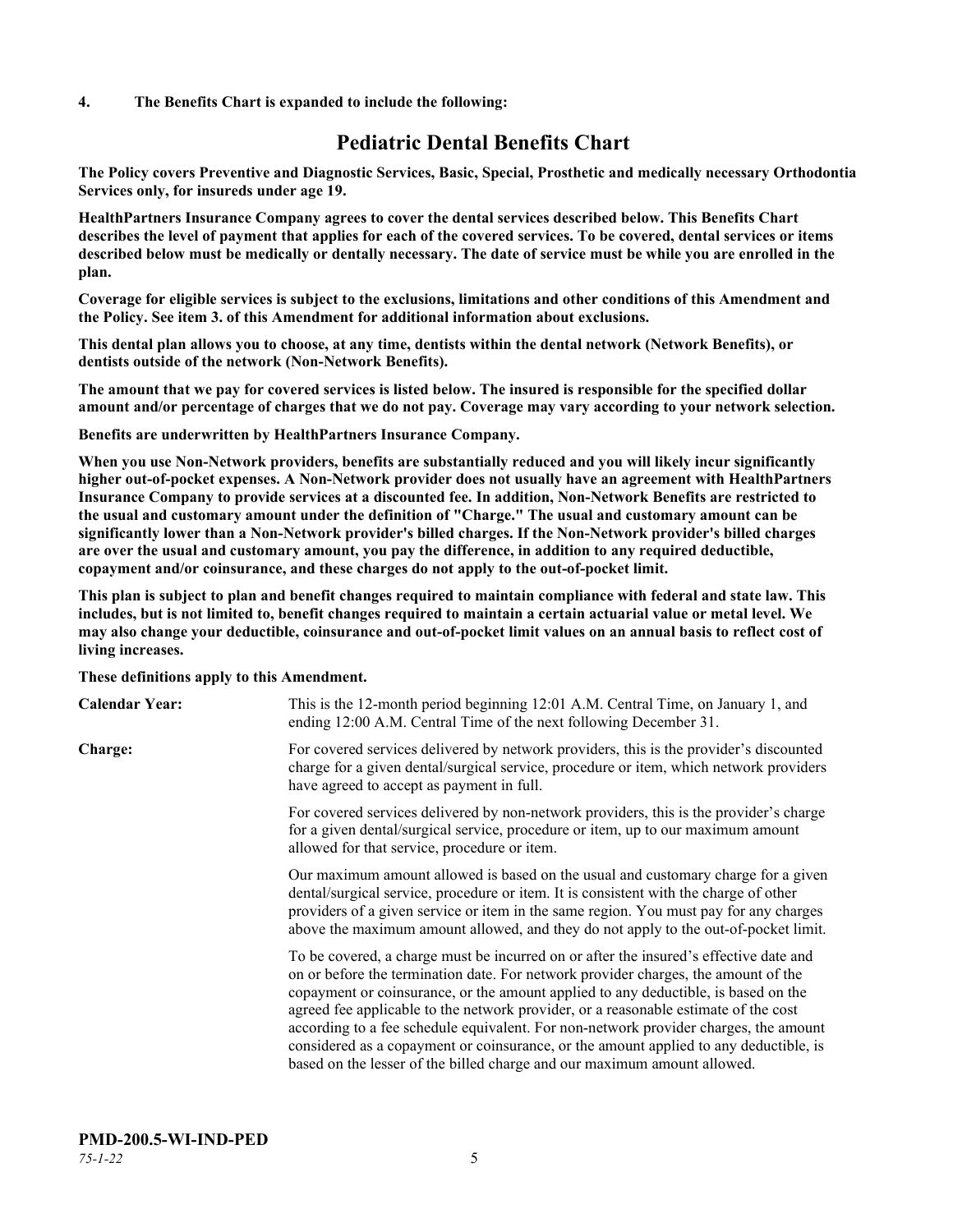| Copayment/Coinsurance:         | The specified dollar amount, or percentage, of charges incurred for covered services,<br>which we do not pay, but which an insured must pay, each time an insured receives<br>certain dental services, procedures or items. Our payment for those covered services or<br>items begins after the copayment or coinsurance is satisfied. Covered services or items<br>requiring a copayment or coinsurance are specified in this Benefits Chart. For network<br>provider charges, the amount considered as a copayment or coinsurance is based on<br>the agreed fee applicable to the network provider, or a reasonable estimate of the cost<br>according to a fee schedule equivalent. For non-network provider charges, the amount<br>considered as a copayment or coinsurance is based on the lesser of the billed charge<br>and our maximum amount allowed. A copayment or coinsurance is due at the time a<br>service is rendered, or when billed by the provider.                                                                                                                                                                                   |
|--------------------------------|---------------------------------------------------------------------------------------------------------------------------------------------------------------------------------------------------------------------------------------------------------------------------------------------------------------------------------------------------------------------------------------------------------------------------------------------------------------------------------------------------------------------------------------------------------------------------------------------------------------------------------------------------------------------------------------------------------------------------------------------------------------------------------------------------------------------------------------------------------------------------------------------------------------------------------------------------------------------------------------------------------------------------------------------------------------------------------------------------------------------------------------------------------|
| Deductible:                    | The specified dollar amount of charges incurred for covered services, which we do not<br>pay, but an insured or a family has to pay first in a calendar year. Our payment for<br>those services or items begins after any deductible is satisfied. Your plan has an<br>embedded deductible. This means once an insured meets the individual deductible, the<br>plan begins paying benefits for that person. If two or more members of the family meet<br>the family deductible, the plan begins paying benefits for all members of the family,<br>regardless of whether each insured has met the individual deductible. However, an<br>insured may not contribute more than the individual deductible towards the family<br>deductible. The amount of the charges that apply to any deductible are based on (1) the<br>agreed fee applicable to the network provider, or a reasonable estimate of the cost<br>according to a fee schedule equivalent; or (2) the lesser of the billed charge and our<br>maximum amount allowed for the non-network provider. This Benefits Chart indicates<br>which covered services are not subject to the deductible. |
| <b>Out-of-Pocket Expenses:</b> | You pay any specified copayments/coinsurance and deductibles applicable for<br>particular services, subject to the out-of-pocket limit described below. These amounts<br>are in addition to the monthly premium payments.                                                                                                                                                                                                                                                                                                                                                                                                                                                                                                                                                                                                                                                                                                                                                                                                                                                                                                                               |
| <b>Out-of-Pocket Limit:</b>    | You pay any copayments/coinsurance and deductibles for covered services, to the individual<br>or family out-of-pocket limit. Thereafter we cover 100% of charges incurred for all other<br>covered services, for the rest of the calendar year. You pay amounts greater than the out-of-<br>pocket limits if any benefit maximums are exceeded.                                                                                                                                                                                                                                                                                                                                                                                                                                                                                                                                                                                                                                                                                                                                                                                                         |
|                                | Non-Network Benefits above the maximum amount allowed (see definition of "charge"<br>above) do not apply to the out-of-pocket limit.                                                                                                                                                                                                                                                                                                                                                                                                                                                                                                                                                                                                                                                                                                                                                                                                                                                                                                                                                                                                                    |
|                                | You are responsible to keep track of the out-of-pocket expenses. Contact Member Services<br>for assistance in determining the amount paid by the insured for specific eligible services<br>received. Claims for reimbursement under the out-of-pocket limit provisions are subject to<br>the same time limits and provisions described under the "Claims Provisions" section of the<br>Policy.                                                                                                                                                                                                                                                                                                                                                                                                                                                                                                                                                                                                                                                                                                                                                          |
|                                |                                                                                                                                                                                                                                                                                                                                                                                                                                                                                                                                                                                                                                                                                                                                                                                                                                                                                                                                                                                                                                                                                                                                                         |

**Limits shown below are combined under your Network Benefits and Non-Network Benefits.**

# **Individual Calendar Year Deductible**

| <b>Network Benefits</b>                                                                    | <b>Non-Network Benefits</b>                                                                    |
|--------------------------------------------------------------------------------------------|------------------------------------------------------------------------------------------------|
| See your Network Benefits individual deductible<br>under your Medical Plan Benefits Chart. | See your Non-Network Benefits individual<br>deductible under your Medical Plan Benefits Chart. |

# **Family Calendar Year Deductible**

| Network Benefits                                  | <b>Non-Network Benefits</b>                     |
|---------------------------------------------------|-------------------------------------------------|
| See your Network Benefits family deductible under | See your Non-Network Benefits family deductible |
| vour Medical Plan Benefits Chart.                 | under your Medical Plan Benefits Chart.         |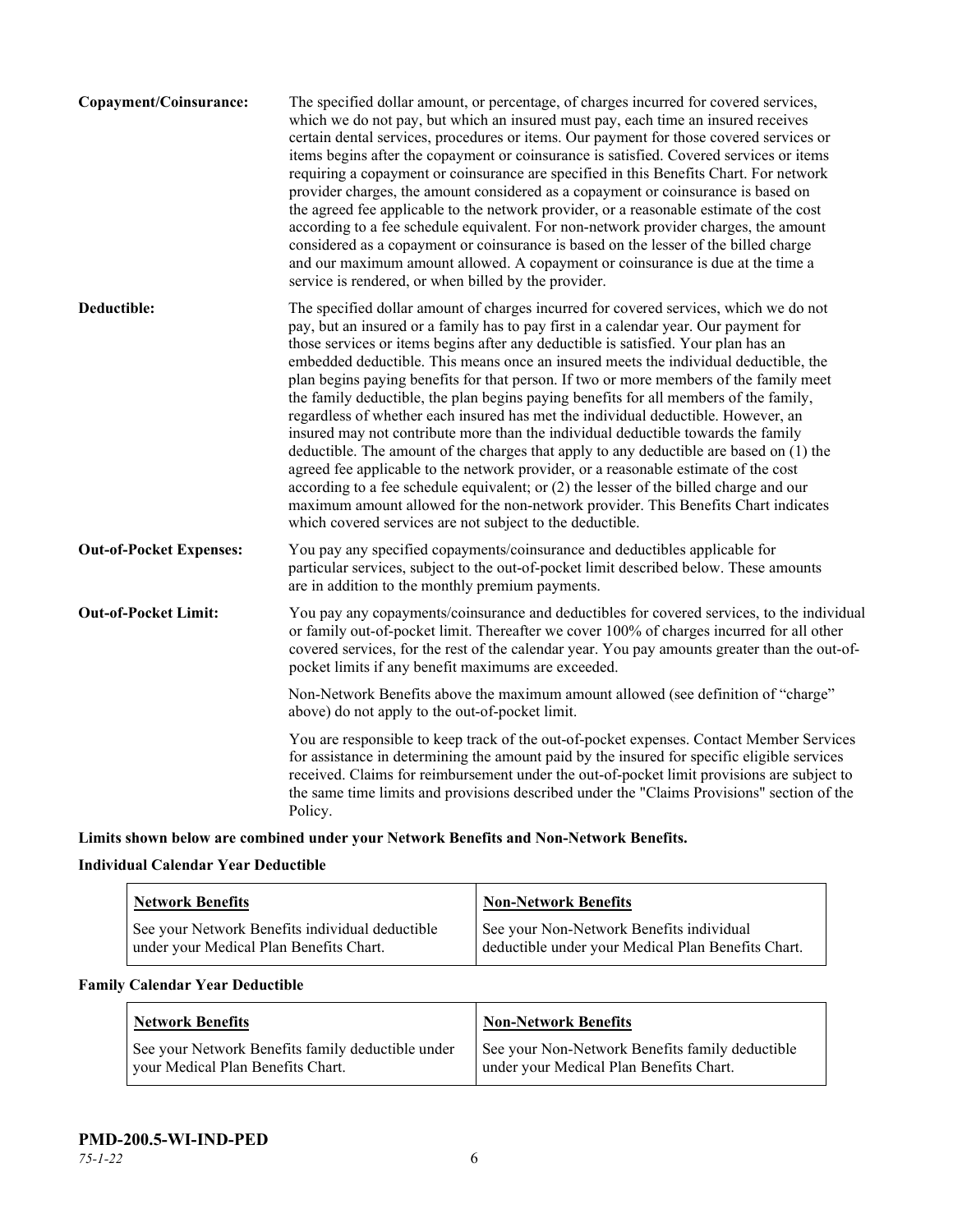Your Individual and Family deductible amounts may be indexed to allow for deductible amount changes under federal rules.

## **Individual Calendar Year Out-of-Pocket Limit**

| <b>Network Benefits</b>                       | <b>Non-Network Benefits</b>                 |
|-----------------------------------------------|---------------------------------------------|
| See your Network Benefits individual out-of-  | See your Non-Network Benefits individual    |
| pocket limit under your Medical Plan Benefits | out-of-pocket limit under your Medical Plan |
| Chart.                                        | Benefits Chart.                             |

# **Family Calendar Year Out-of-Pocket Limit**

| <b>Network Benefits</b>                       | <b>Non-Network Benefits</b>                   |
|-----------------------------------------------|-----------------------------------------------|
| See your Network Benefits family out-of-      | See your Non-Network Benefits family out-of-  |
| pocket limit under your Medical Plan Benefits | pocket limit under your Medical Plan Benefits |
| Chart.                                        | Chart.                                        |

# **PREVENTIVE AND DIAGNOSTIC SERVICES**

# **Covered Services:**

We cover the following preventive and diagnostic services, with certain limitations which are listed below.

- **Routine dental care examinations for new and existing patients** limited to twice each calendar year.
- **Dental cleaning (prophylaxis or periodontal maintenance cleaning)** limited to twice each calendar year.
- **Professionally applied topical fluoride (other than silver diamine fluoride)** limited to twice each calendar year.
- **Silver diamine fluoride** limited to twice per tooth each calendar year.
- **Pit and Fissure sealant application and preventive resin restoration** limited to one application per tooth per 36 month period, for unrestored permanent molars.
- **Bitewing x-rays** limited to twice each calendar year.
- **Full mouth or panoramic x-rays** limited to once every sixty months.
- **Other x-rays, except as provided in connection with orthodontic diagnostic procedures and treatment.**
- **Space maintainers (fixed or removable appliances designed to prevent adjacent and opposing teeth from moving)** for lost primary teeth.
- **Evaluations that are not routine and periodic, including: problem-focused evaluations (either limited or detailed and extensive), periodontal evaluations, and evaluations for insureds under the age of 3 which include counseling with the primary caregiver.**
- **Screening or assessments of a patient** limited to twice each calendar year.

| <b>Network Benefits</b>      | <b>Non-Network Benefits</b>  |
|------------------------------|------------------------------|
| 75% of the charges incurred. | 50% of the charges incurred. |

#### **Not Covered:**

- Diagnostic testing that is performed and billed as a separate procedure such as collection of microorganisms for culture, viral cultures, genetic testing for susceptibility or oral disease and caries susceptibility tests. This includes all oral pathology and laboratory testing charges.
- Additional charges for office visits that occur after regularly scheduled hours, office visits for observation, missed appointments or appointments cancelled on short notice.
- Cone beam CT capture and interpretation.
- Oral hygiene instruction.
- Removal of fixed space maintainers.
- Hospital, home and extended care facility visits by dental providers.
- Maxillofacial MRI, maxillofacial ultrasound and sialoendoscopy capture and interpretation.
- Post processing of image or image sets.
- Caries risk assessment and documentation.

# **PMD-200.5-WI-IND-PED**

*75-1-22* 7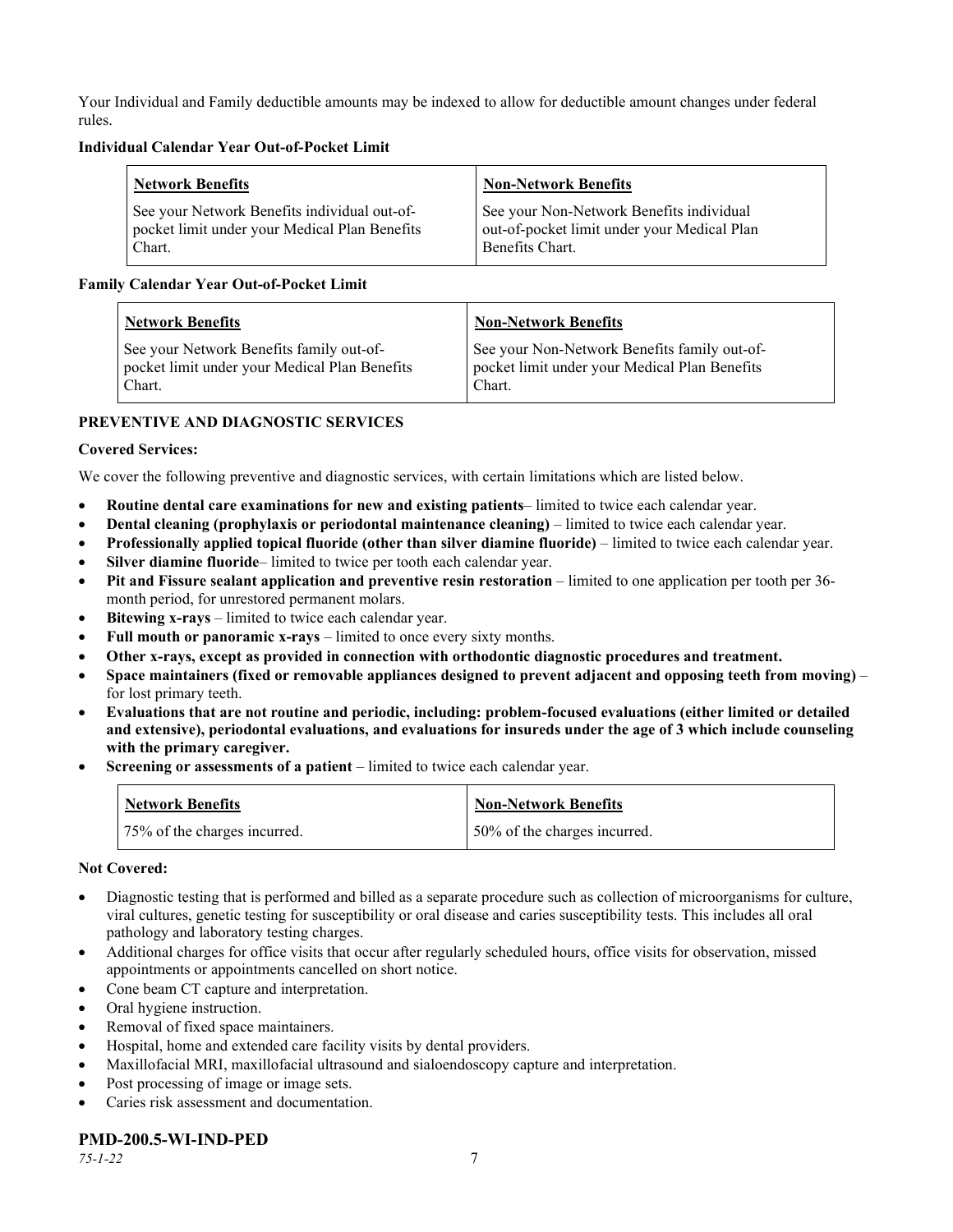- Charges for unspecified procedures.
- See "Services Not Covered" in item 3. of this Amendment.

# **BASIC SERVICES**

## **Covered Services:**

We cover the following services:

- **Consultations.**
- **Emergency treatment for relief of pain.**
- **Regular restorative services (fillings) other than posterior composites.** Restorations using customary restorative materials and stainless steel crowns are covered, when dentally necessary due to loss of tooth structure as a result of tooth decay or fracture.
- **Regular restorative services (fillings) - posterior composites (white fillings on bicuspids and molars).** Restorations using customary restorative materials and preventive resin restorations are covered, when dentally necessary due to loss of tooth structure as a result of tooth decay or fracture.
- **Oral Surgery – surgical and non-surgical extraction for the restoration of dental function.** Services include, but are not limited to, removal of impacted teeth, incision or drainage of abscesses and removal of exostosis. General anesthesia or intravenous sedation is covered, when dentally necessary, when provided by the attending dentist in a dental office setting and required to perform a covered dental procedure.
- **Periodontics (Gum Disease)** limited to once every 24 months for non-surgical treatment and once every 36 months for surgical treatment.
- **Endodontics.**

| <b>Network Benefits</b>      | <b>Non-Network Benefits</b>  |
|------------------------------|------------------------------|
| 75% of the charges incurred. | 50% of the charges incurred. |

#### **Limitations:**

• Collection and application of autologous blood concentrate product is limited to once every 36 months.

# **Not Covered:**

- Periodontal splinting.
- Orthognathic surgery (surgery to reposition the jaws).
- Harvest of bone for use in autogenous grafting procedure.
- Charges for surgical procedures for isolation of a tooth with a rubber dam.
- Non-intravenous conscious sedation, and drugs to treat anxiety or pain.
- Charges for endodontic endosseous implants.
- Charges for intentional reimplantation (including necessary splinting).
- Charges for canal preparation and fitting of preformed dowel or post.
- Charges for temporary crowns for fractured teeth.
- Charges for surgical placement of a temporary anchorage device.
- Charges for autogenous or nonautogenous osseous, osteoperiosteal or cartilage graft of the mandible or maxilla.
- Charges for anatomical crown exposure.
- Charges for the placement of a restorative foundation for an indirect restoration.
- Charges for periradicular services and bone grafts or other material used in conjunction with periradicular surgery.
- Charges for unspecified procedures.
- See "Services Not Covered" in item 3. of this Amendment.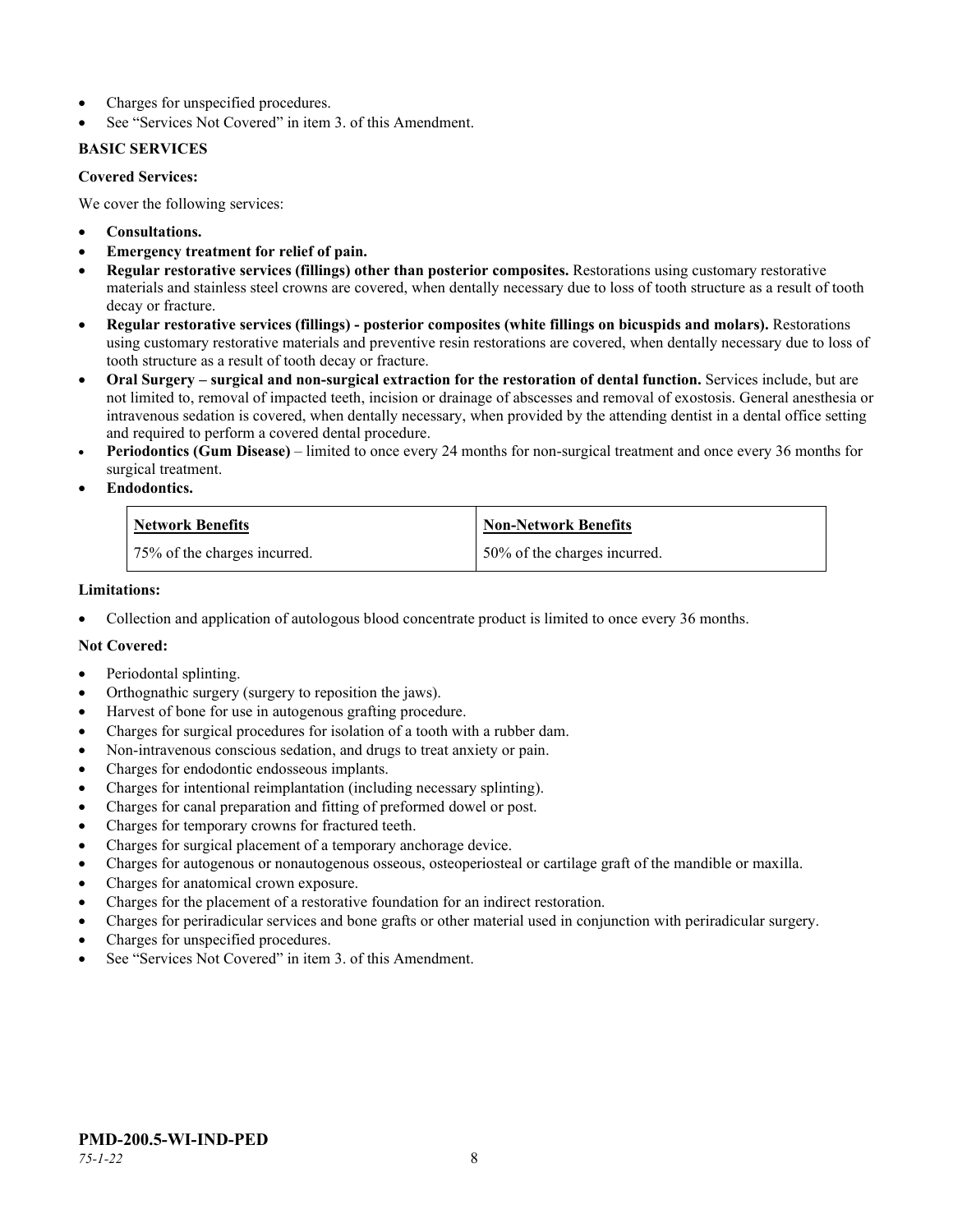# **SPECIAL SERVICES**

## **Covered Services:**

We cover the following services:

- **Special Restorative Care** extraorally fabricated or cast restorations (crowns, onlays) are covered when teeth cannot be restored with customary restorative material and when dentally necessary due to the loss of tooth structure as a result of tooth decay or fracture. If a tooth can be restored with a customary restorative material, but an onlay, crown, jacket, indirect composite or porcelain/ceramic restoration is selected, benefits will be calculated using the charge appropriate to the equivalent customary restorative material.
- **Repair or recementing of crowns, inlays and onlays.**

| <b>Network Benefits</b>      | Non-Network Benefits         |
|------------------------------|------------------------------|
| 75% of the charges incurred. | 50% of the charges incurred. |

**Limitations:**

• Benefit for the replacement of a crown or onlay will be provided only after a five year period measured from the date on which the procedure was last provided, whether under this Amendment or not.

# **Not Covered:**

- Gold foil restorations.
- Onlays, veneers or partial crowns fabricated from extraorally cured composite resin or porcelain.
- Charges for unspecified procedures.
- See "Services Not Covered" in item 3. of this Amendment.

# **PROSTHETIC SERVICES**

#### **Covered Services:**

We cover the following services:

- **Bridges** initial installation of fixed bridgework to replace missing natural teeth, replacement of an existing fixed bridgework by a new bridgework, the addition of teeth to an existing bridgework, and repair or recementing of bridgework are covered. A given prosthetic appliance for the purpose of replacing an existing appliance will be provided when satisfactory evidence is presented that the new prosthetic appliance is required to replace one or more teeth extracted after the existing bridgework was installed.
- **Dentures** initial installation of full removable dentures to replace missing natural teeth and adjacent structures and adjustments during the six-month period following installation are covered. If a satisfactory result can be achieved through the utilization of standard procedures and materials but a personalized appliance is selected, or one which involves specialized techniques, the charges appropriate to the least costly appliance are covered. Replacement of an existing full removable denture by a new denture is covered. A given prosthetic appliance for the purpose of replacing an existing appliance will be provided when satisfactory evidence is presented that the new prosthetic appliance is required to replace one or more teeth extracted after the existing denture was installed. Repair of dentures, or relining or rebasing of dentures more than six months after installation of an initial or replacement denture are covered.
- **Partial Dentures** Surveyed crowns which are not restorative but which are dentally necessary to facilitate the placement of a removable partial denture are covered. Initial installation of partial removable dentures to replace missing natural teeth and adjacent structures and adjustments during the six-month period following installation are covered. If a satisfactory result can be achieved by a standard cast chrome or acrylic partial denture, but a more complicated design is selected, the charges appropriate to the least costly appliance are covered. Replacement of an existing partial denture by a new denture, or the addition of teeth to an existing partial removable denture is covered. A given prosthetic appliance for the purpose of replacing an existing appliance will be provided when satisfactory evidence is presented that the new prosthetic appliance is required to replace one or more teeth extracted after the existing denture was installed. Repair of dentures, or relining or rebasing of dentures more than six months after installation of an initial or replacement denture are covered.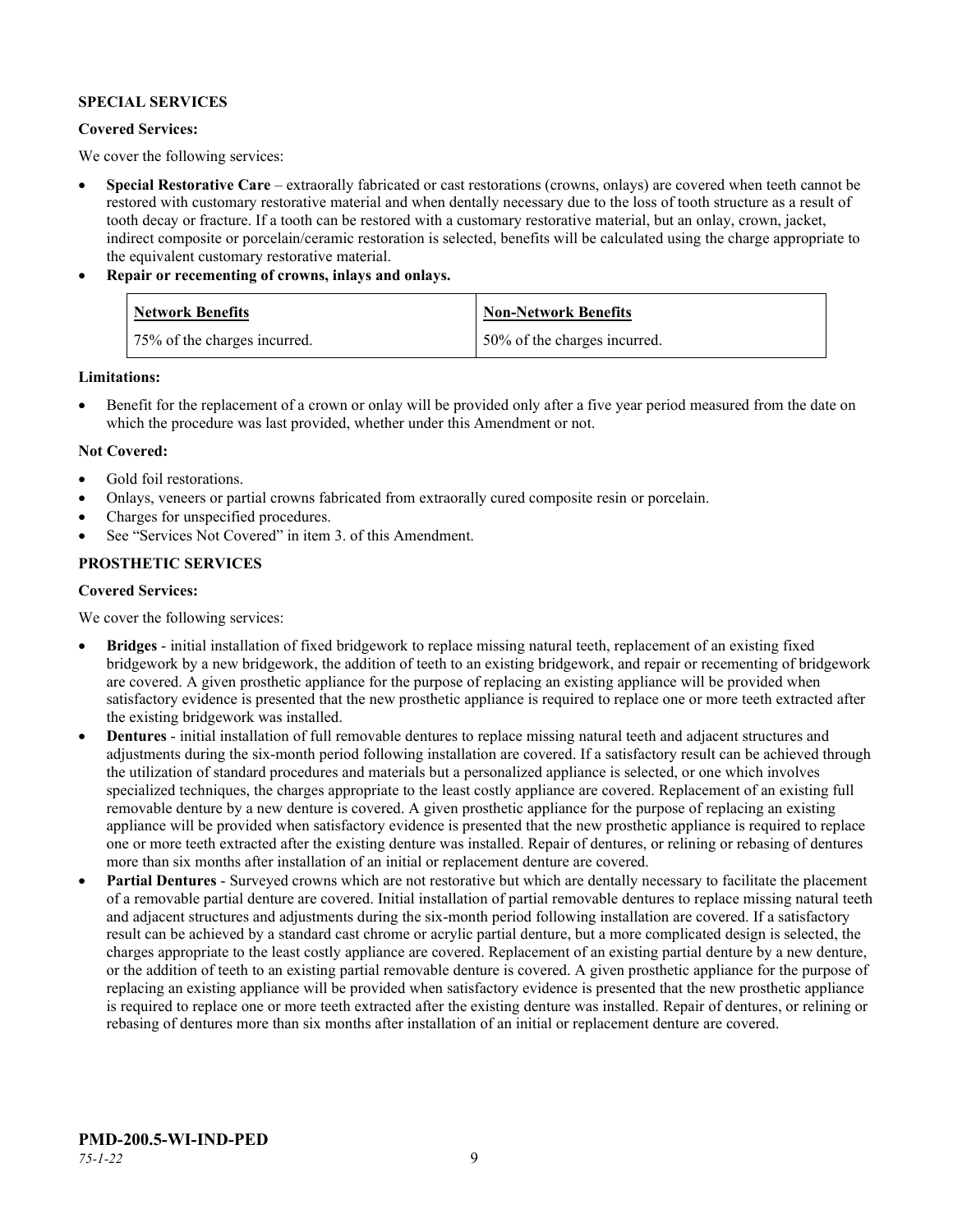- **Occlusal guards** occlusal guards for the treatment of bruxism are covered, including repair and relining of occlusal guards.
- **Tissue Conditioning.**

| <b>Network Benefits</b>      | Non-Network Benefits         |
|------------------------------|------------------------------|
| 75% of the charges incurred. | 50% of the charges incurred. |

## **Limitations:**

- Benefit for replacement of a prosthetic appliance will be provided only (a) if the existing appliance cannot be made serviceable, and (b) after a 5 year period measured from the date on which it was installed, whether under this Amendment or not.
- Occlusal guards are limited to one every 12 months, for insureds age 13 or older.

# **Not Covered:**

- Services for replacement of any missing, lost or stolen dental or implant-supported prosthesis.
- Services related to a prosthetic appliance which was installed or delivered more than 60 days after termination of coverage. Interim prostheses.
- Connector bars, stress breakers and precision attachments.
- Provisional pontics, crowns and retainer crowns.
- Copings.
- Charges for unspecified procedures.
- See "Services Not Covered" in item 3. of this Amendment.

# **DENTAL IMPLANT SERVICES**

#### **Covered Services:**

We cover, **if dentally necessary**:

- the surgical placement of an implant body to replace missing natural teeth;
- removal and replacement of an implant body that is not serviceable and cannot be repaired after a period of at least five years from the date that the implant body was initially placed;
- initial installation of implant-supported prosthesis (crowns, bridgework and dentures) to replace missing teeth;
- replacement of an existing implant-supported prosthesis by a new implant-supported prosthesis, or the addition of teeth to an existing implant-supported prosthesis. We will replace an existing implant-supported prosthesis when satisfactory evidence is presented that (a) the new implant-supported prosthesis is required to replace one or more teeth extracted after the existing implant-supported prosthesis was installed, or (b) the existing implant-supported prosthesis cannot be made serviceable;
- repair of implant-supported prosthesis;
- other related implant services.

**Decisions about dental necessity are made by HealthPartners Insurance Company's dental directors, or their designees. If the dental directors or their designees determine that a tooth or an arch can be restored with a standard prosthesis or restoration, no benefits will be allowed for the individual implant or implant procedure. For the second phase of treatment (the prosthodontics phase of placing the implant crown, bridge, denture or partial denture), we will base benefits on the least costly, professionally acceptable alternative treatment.**

| <b>Network Benefits</b>      | <b>Non-Network Benefits</b>  |
|------------------------------|------------------------------|
| 75% of the charges incurred. | 50% of the charges incurred. |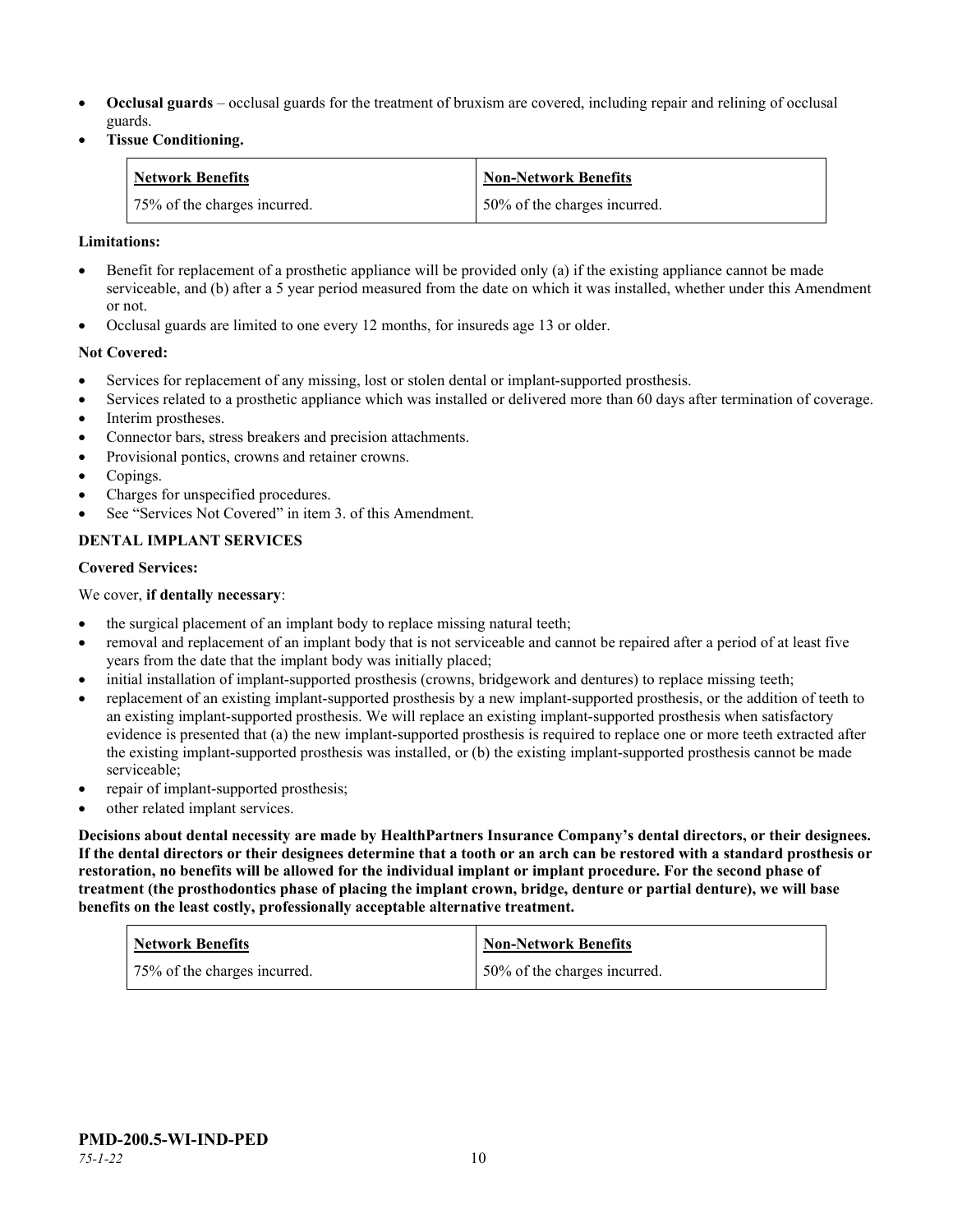# **Limitations:**

- Benefit for replacement of an existing implant-supported prosthesis that cannot be made serviceable will be provided only after a five year period measured from the date that the implant-supported prosthesis was initially placed, whether under this Amendment or not.
- Endosteal implants, surgical placement of an interim implant body, eposteal implants, transolsteal implants (including hardware), implant-supported complete or partial dentures, connecting bars, abutments, implant-supported crowns, and abutment supported retainers are limited to once every 5 years.
- Radiographic/surgical implant indexing is limited to once every 5 years.

## **Not Covered:**

- Charges for interim abutments or custom abutments, including placement.
- Charges for unspecified procedures.
- See "Services Not Covered" in item 3, of this Amendment.

# **EMERGENCY DENTAL CARE SERVICES**

#### **Covered Services:**

We cover emergency dental care provided by network or non-network providers to the same extent as eligible dental services specified above and subject to the same deductibles, coinsurance and maximums.

| <b>Network Benefits</b>                                                                                                                                                             | <b>Non-Network Benefits</b>                                                       |
|-------------------------------------------------------------------------------------------------------------------------------------------------------------------------------------|-----------------------------------------------------------------------------------|
| Coverage level is the same as corresponding Network   Coverage level is the same as corresponding Non-<br>Benefits, depending on the type of service provided,<br>such as fillings. | Network Benefits, depending on the type of service<br>provided, such as fillings. |

#### **Not Covered:**

See "Services Not Covered" in item 3. of this Amendment.

#### **CLEFT LIP AND CLEFT PALATE SERVICES**

#### **Covered Services For Dependent Children:**

We cover dental services for treatment of cleft lip and cleft palate. Orthodontic treatment of cleft lip and cleft palate will be covered only if it meets the Covered Services criteria under "Orthodontic Services" below.

| <b>Network Benefits</b>                              | <b>Non-Network Benefits</b>                           |
|------------------------------------------------------|-------------------------------------------------------|
| Coverage level is the same as corresponding Network  | Coverage level is the same as corresponding Non-      |
| Benefits, depending on the type of service provided, | Network Benefits, depending on the type of service    |
| such as Basic Services, Special Services or          | provided, such as Basic Services, Special Services or |
| Orthodontic Services, if applicable.                 | Orthodontic Services, if applicable.                  |

#### **Limitations:**

• To the extent that these services are covered under the medical services, they are not covered as Pediatric Dental services.

#### **Not Covered:**

- Charges for unspecified procedures.
- See "Services Not Covered" in item 3. of this Amendment.